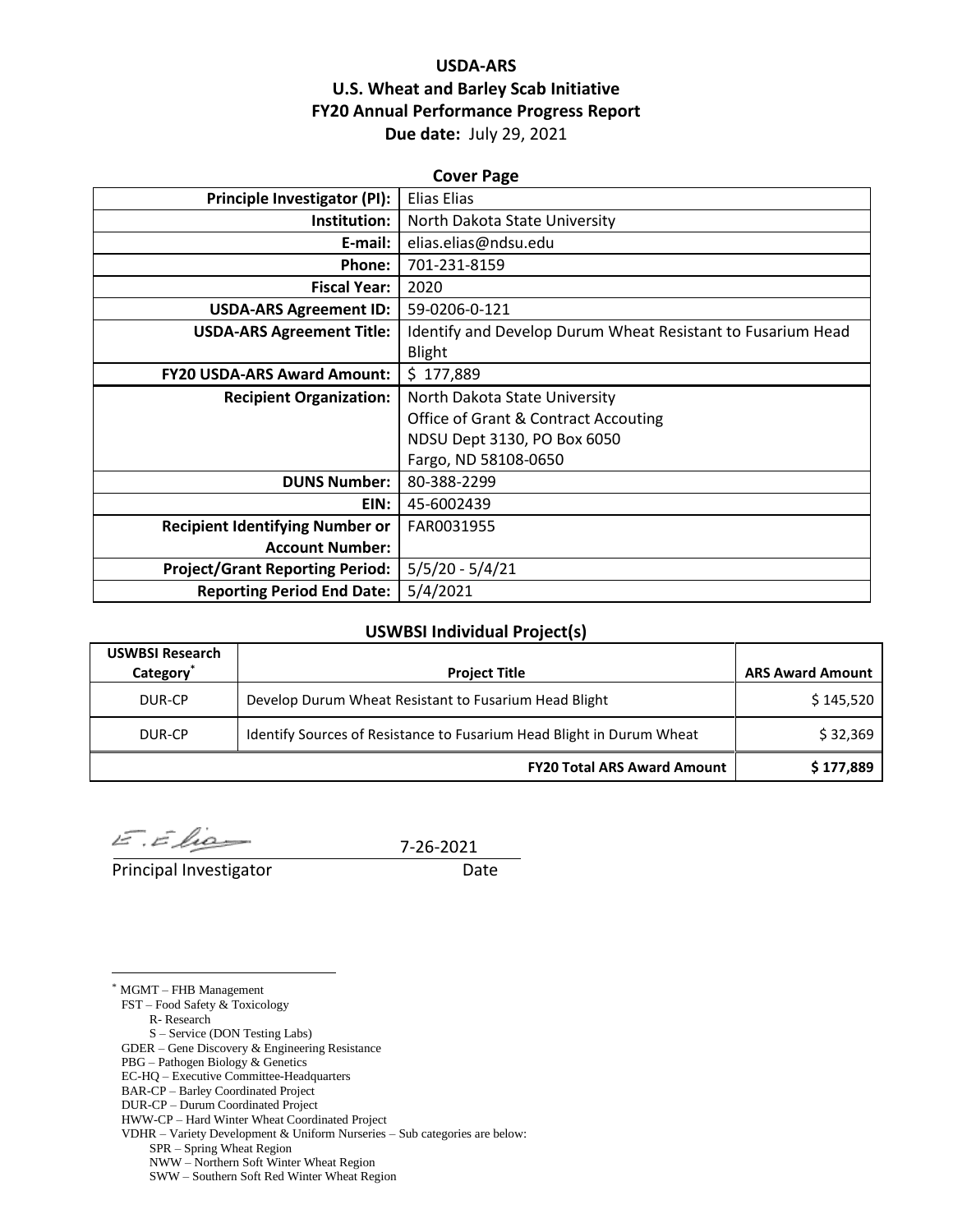FY20 Annual Performance Progress Report PI: Elias, Elias USDA‐ARS Agreement #: 59‐0206‐0‐121 Reporting Period: 5/5/20 ‐ 5/4/21 **Project 1:** *Develop Durum Wheat Resistant to Fusarium Head Blight*

## **1. What are the major goals and objectives of the research project?**

The relevance of the project's objectives to the goals and research priorities of the USWBSI are as follows:

- a) Breeding FHB‐resistant durum wheat (Action VDHR goals 1‐3 and CP priority 3‐4);
- b) Screen durum populations/experimental lines for FHB resistance in greenhouses and irrigated field nurseries (Action VDHR goal 2 and CP priority 1);
- c) Evaluate experimental lines for DON (Action VDHR goal 2 and CP priority 4);
- d) Use marker assisted selection at the USDA‐ARS Genotyping Center in Fargo, ND for selection of valuable loci (Action VDHR goal 2‐3 and CP priority 2);
- e) Evaluate identified FHB resistant lines for quality (Action VDHR goal 2 and CP priority 3‐ 4); and
- f) Develop new populations by crossing adapted germplasm to newly identified sources of resistance (Action VDHR goal 1‐3 and CP priority 3‐4).
- **2. What was accomplished under these goals or objectives?** *(For each major goal/objective, address these three items below.)*
	- **a) What were the major activities?**
		- $\triangleright$  9 lines were evaluated in the Uniform Regional Durum Nursery
		- $\geq$  54 lines were evaluated in the Elite Advanced Yield Trial
		- $\geq$  113 lines were evaluated in the Advanced Yield Trials
		- $\geq 1,600$  lines were evaluated in the Preliminary Yield Trials
		- $\geq$  42 populations were screened in the field and greenhouses
		- $\geq$  49 new populations were developed
		- $\geq 1,839$  lines were tested for DON
		- $\geq$  5,600 lines were evaluated in the FHB nursery in Prosper, ND
		- $\geq 1,200$  lines were evaluated in the FHB nurseries at Fargo, ND

## **b) What were the significant results?**

- $\triangleright$  All material listed in major activities above was successfully screened in FHB field irrigated nurseries and the greenhouse.
- $\triangleright$  All experimental lines in yield trials were evaluated for agronomic and quality traits.
- $\triangleright$  Several experimental lines from yield trials were evaluated for low cadmium uptake.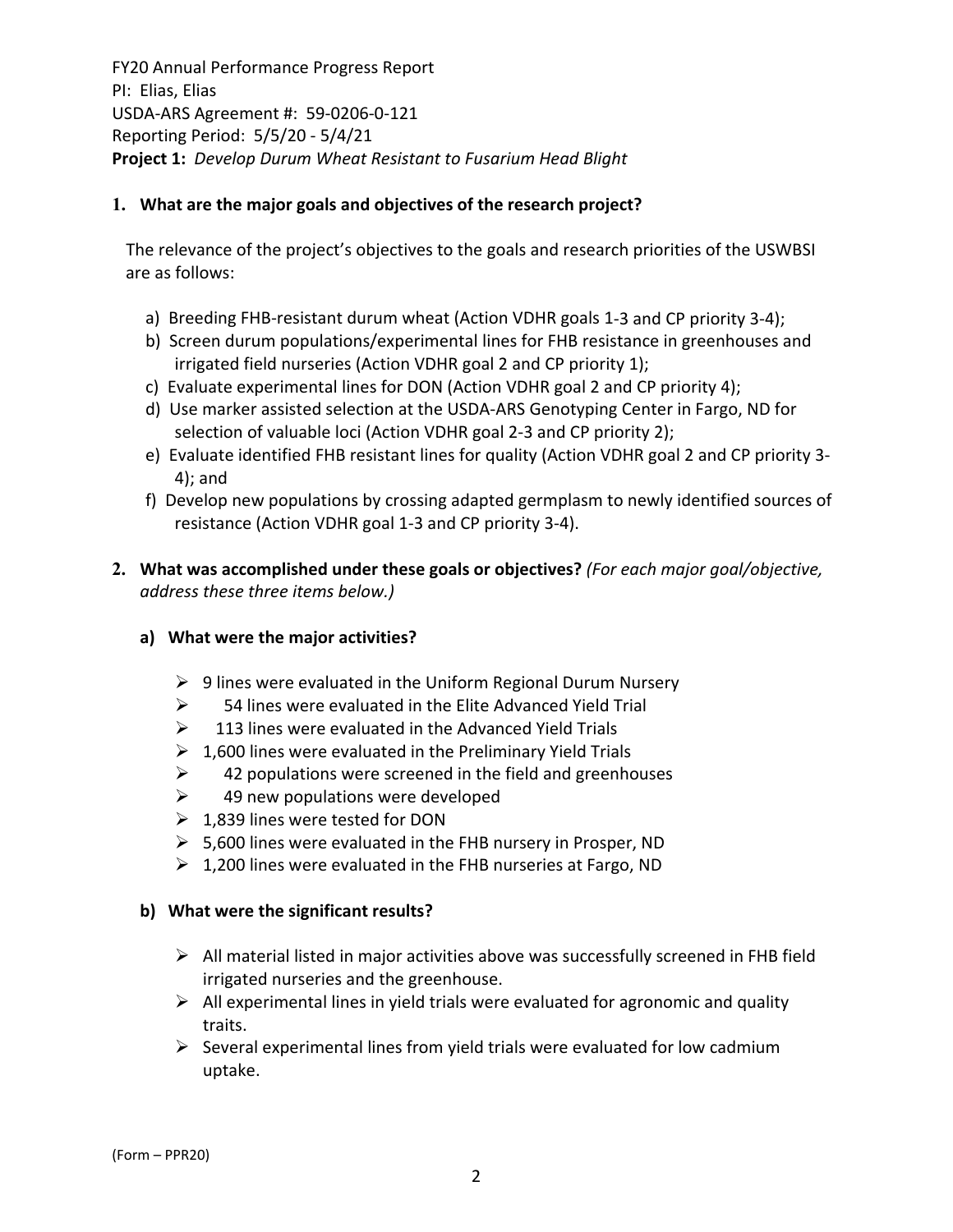> $\triangleright$  Several experimental lines with moderate resistance combined with low cadmium uptake were selected and advanced for evaluation in 2020.

## **c) List key outcomes or other achievements.**

Divide, Carpio, Joppa, and ND Riveland the moderately FHB‐resistant cultivars, continue to rank in the top four in durum planted acreage. In 2020, collectively they were planted on 67% of the acreage in North Dakota. ND Riveland has the lowest disease severity when compared to all cultivars grown in ND. It also has lower DON than all the cultivars with the exception of Joppa. In 2021, we expect ND Riveland to be grown on large durum acres in North Dakota because of its high yield potential, excellent quality, lower FHB severity and low cadmium uptake. Based on FHB resistance, yield advantage, and the current planted acreage, the four cultivars will generate millions of dollars into the state economy.

## **3. Was this research impacted by the COVID‐19 pandemic (i.e. university shutdowns and/or restrictions, reduced or lack of support personnel, etc.)? If yes, please explain how this research was impacted or is continuing to be impacted.**

Because of traveling restrictions we had to eliminate the Langdon, ND location and modify our strategies. All segregating populations and yield trials that normally are planted and evaluated for FHB in the Langdon location now they are planted in Prosper and Casselton locations that are near Fargo, ND.

## **4. What opportunities for training and professional development has the project provided?**

Two students rated scab nurseries.

## **5. How have the results been disseminated to communities of interest?**

Gave presentations at Field Days hosted by NDSU Research Centers and to trade teams through the ND Wheat Commissions.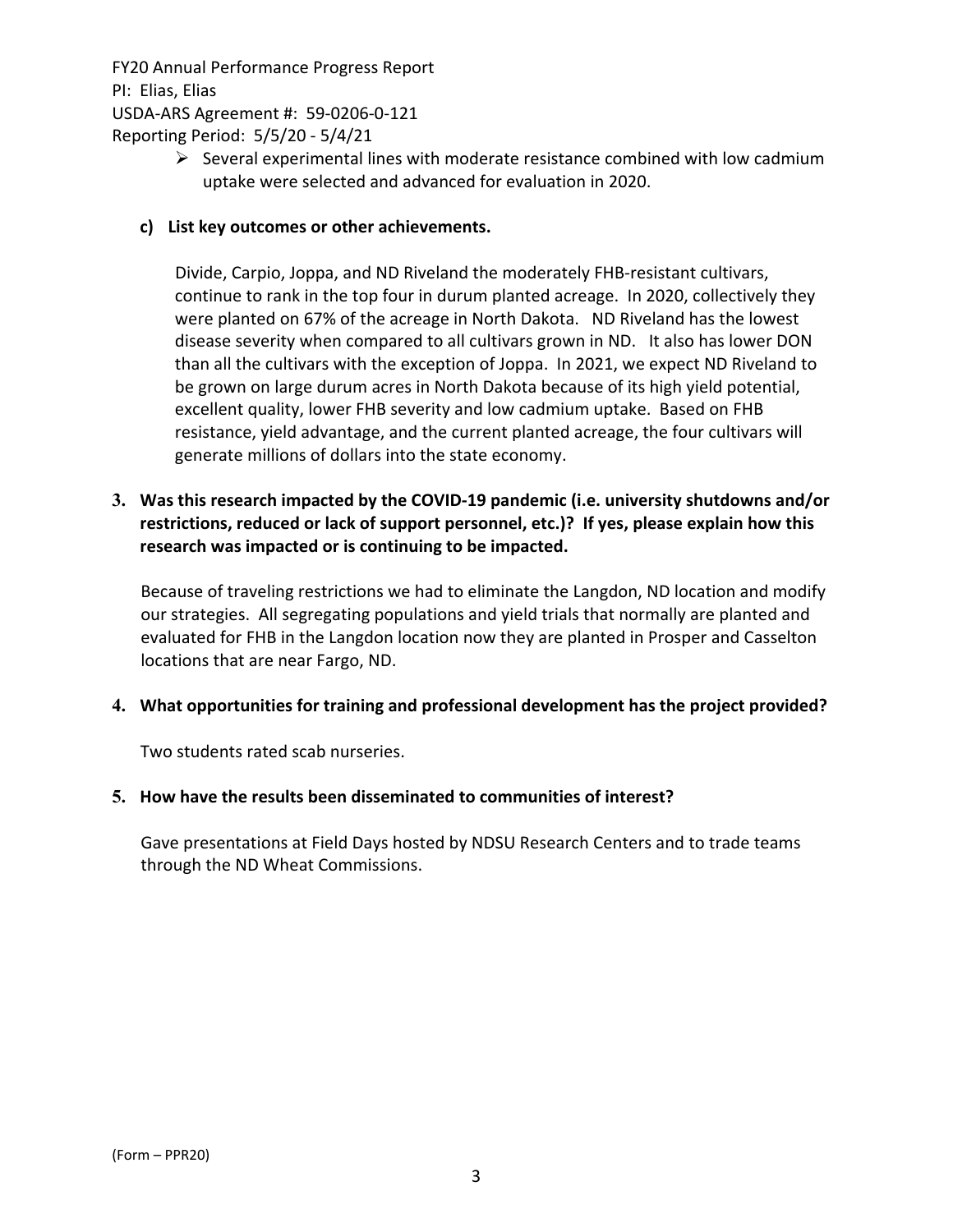FY20 Annual Performance Progress Report PI: Elias, Elias USDA‐ARS Agreement #: 59‐0206‐0‐121 Reporting Period: 5/5/20 ‐ 5/4/21 **Project 2:** *Identify Sources of Resistance to Fusarium Head Blight in Durum Wheat*

## **1. What are the major goals and objectives of the research project?**

The relevance of the project's objectives to the goals and research priorities of the USWBSI are as follow:

- 1) Screen diverse durum accessions from ICARDA for reaction to FHB in an FHB screening nursery located at the Jiangsu Academy of Agricultural Sciences in Nanjing, China (Action VDHR goals 1‐3 and CP priority 1);
- 2) Re-evaluate the accessions exhibiting high levels of resistance in the preliminary screening test in the greenhouse and field screening nurseries in North Dakota (Action VDHR goals 1‐3 and CP priority 1) ;
- 3) Determine whether the new sources of resistance carry novel resistant loci by marker haplotyping using the existing markers associated with known resistance QTL (Action VDHR goals 3 and CP priority 2);
- 4) Make crosses using the resistant lines and distribute them to durum wheat breeders (Action VDHR goals 1‐3 and CP priority 3).
- **2. What was accomplished under these goals or objectives?** *(For each major goal/objective, address these three items below.)*

## **a) What were the major activities?**

- $\geq 1,082$  lines were sent to China for evaluation.
- $\triangleright$  8 populations with 143 lines were tested and advanced from crossing adapted germplasm with PI 277012.
- $\triangleright$  6 lines were tested and advanced from crossing adapted germplasm with ICARDA Accessions and 25 new crosses were made.
- $\triangleright$  7 populations with 183 lines were tested and advanced from crossing adapted germplasm with *Triticum dicoccum.*
- $\geq 21$  F<sub>2</sub> populations were advanced from crossing adapted lines to various sources of un‐adapted moderately resistant accessions.
- $\triangleright$  18 F<sub>3</sub> populations were advanced from crossing adapted lines to various sources of un‐adapted moderately resistant accessions.
- $\triangleright$  13 F<sub>4</sub> populations were advanced from crossing adapted lines to various sources of un‐adapted moderately resistant accessions.
- $\triangleright$  11 F<sub>5</sub> populations were advanced from crossing adapted lines to various sources of un‐adapted moderately resistant accessions.
- $\geq 11$  F<sub>6</sub> populations and 6 F<sub>5</sub> were advanced in New Zealand winter nursery from crossing adapted lines to various sources of un‐adapted moderately resistant accessions.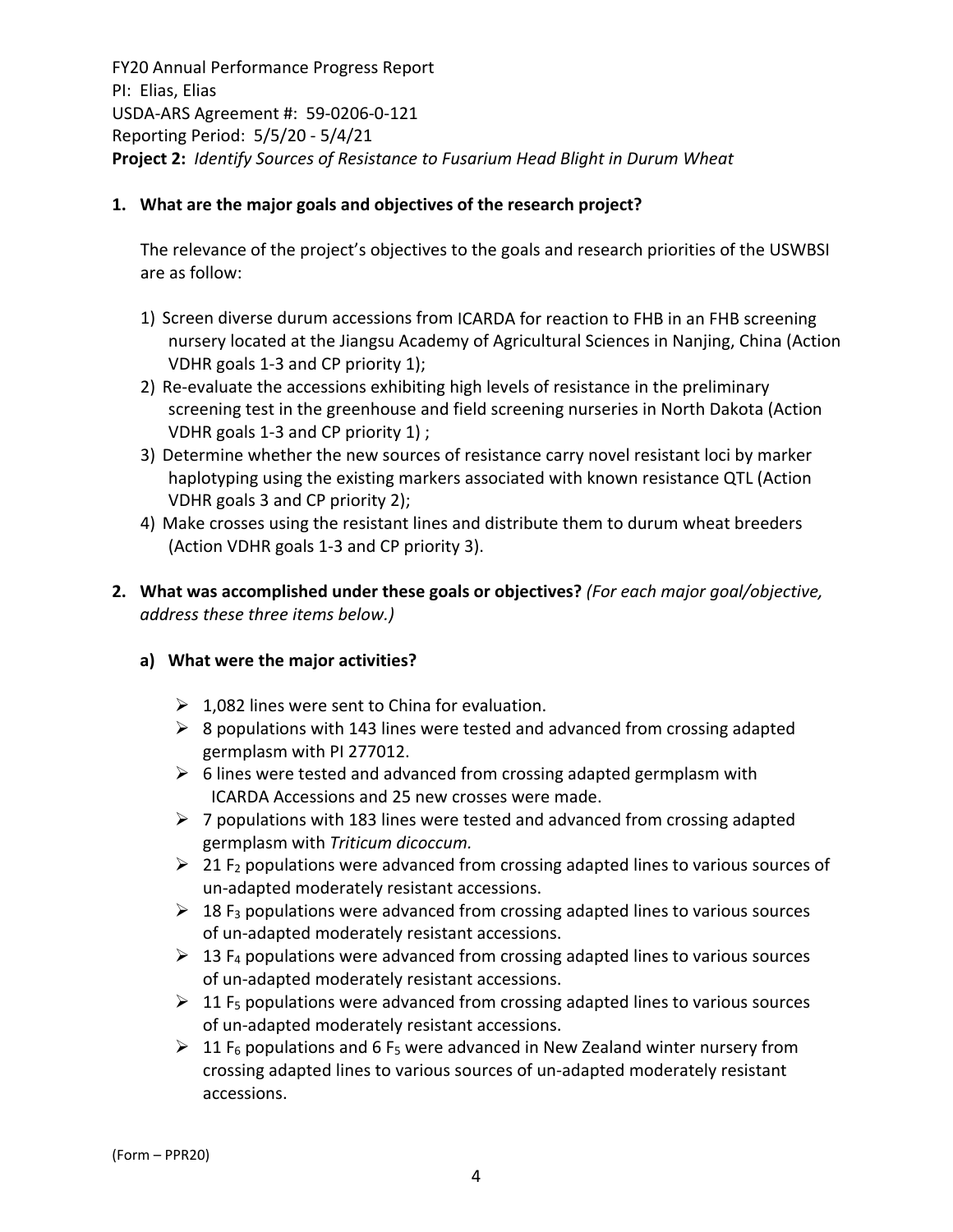### **b) What were the significant results?**

Several experimental lines with FHB resistance from wild relatives and Tunisian sources of resistance were evaluated in yield trials for agronomic and quality traits

## **c) List key outcomes or other achievements.**

Using wild relatives and unadapted germplasm is normally associated with linkage drag. However, from crossing adapted lines to various sources of un‐adapted moderately resistant accessions, several experimental lines with lower linkage drag were selected and evaluated in yield trials.

## **3. Was this research impacted by the COVID‐19 pandemic (i.e. university shutdowns and/or restrictions, reduced or lack of support personnel, etc.)? If yes, please explain how this research was impacted or is continuing to be impacted.**

Because of Covid‐19 we were not able to travel to evaluate the China FHB nursery. The accessions will be replanted in 2020 in the China nursery.

#### **4. What opportunities for training and professional development has the project provided?**

Two students rated scab nurseries.

#### **5. How have the results been disseminated to communities of interest?**

Gave presentations at Field Days hosted by NDSU Research Centers and to trade teams through ND Wheat Commissions.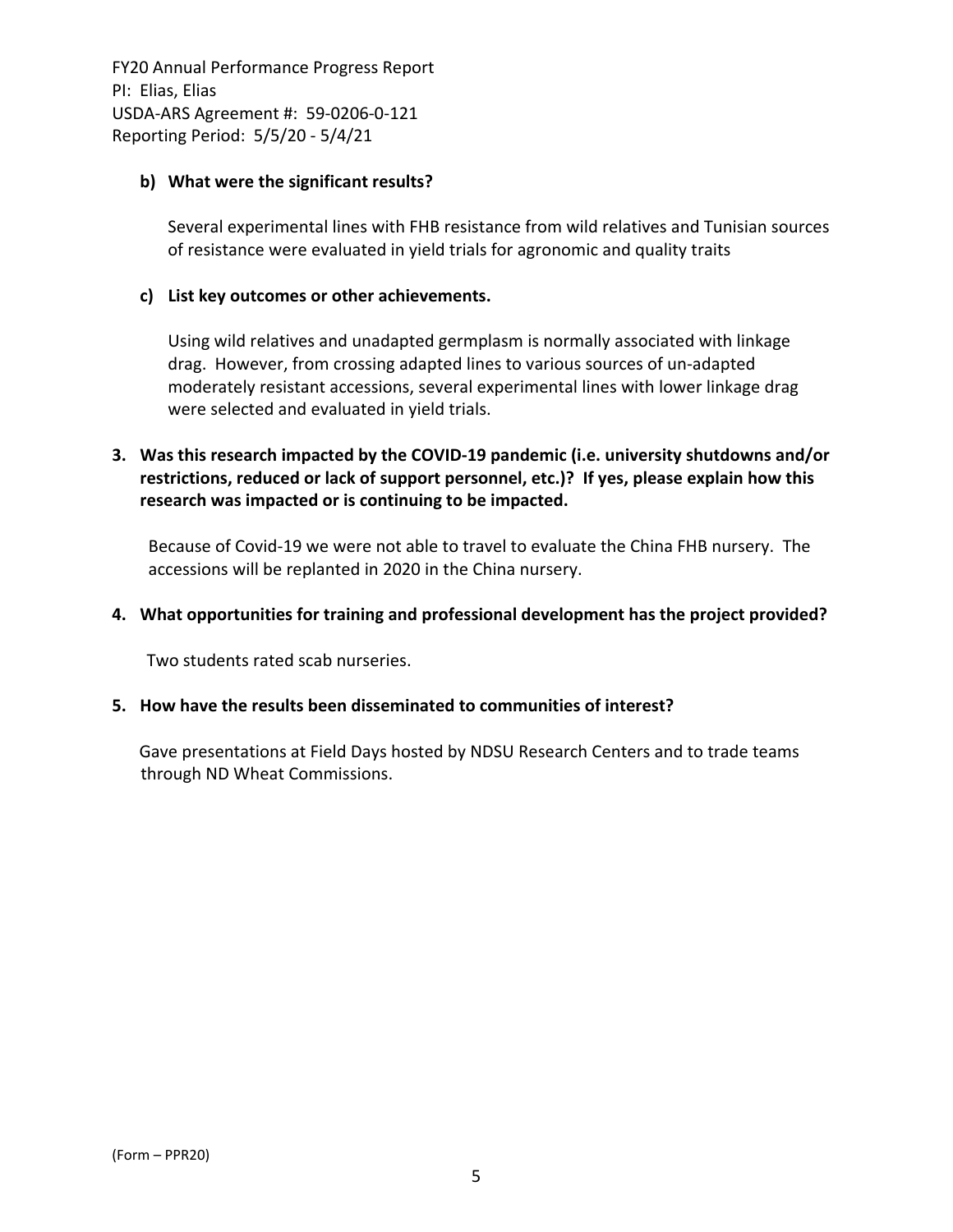## **Training of Next Generation Scientists**

**Instructions:** Please answer the following questions as it pertains to the FY20 award period (5/5/20 ‐ 5/4/21). The term "support" below includes any level of benefit to the student, ranging from full stipend plus tuition to the situation where the student's stipend was paid from other funds, but who learned how to rate scab in a misted nursery paid for by the USWBSI, and anything in between.

**1. Did any graduate students in your research program supported by funding from your USWBSI grant earn their MS degree during the FY20 award period?**

☐Yes ☒No **If yes, how many?** Click to enter number here.

**2. Did any graduate students in your research program supported by funding from your USWBSI grant earn their Ph.D. degree during the FY20 award period?**

☐Yes ☒No **If yes, how many?** Click to enter number here.

**3. Have any post docs who worked for you during the FY20 award period and were supported by funding from your USWBSI grant taken faculty positions with universities?** ☐Yes ☒No

**If yes, how many?** Click to enter number here.

**4. Have any post docs who worked for you during the FY20 award period and were supported by funding from your USWBSI grant gone on to take positions with private ag‐ related companies or federal agencies?**

☐Yes ☒No **If yes, how many?** Click to enter number here.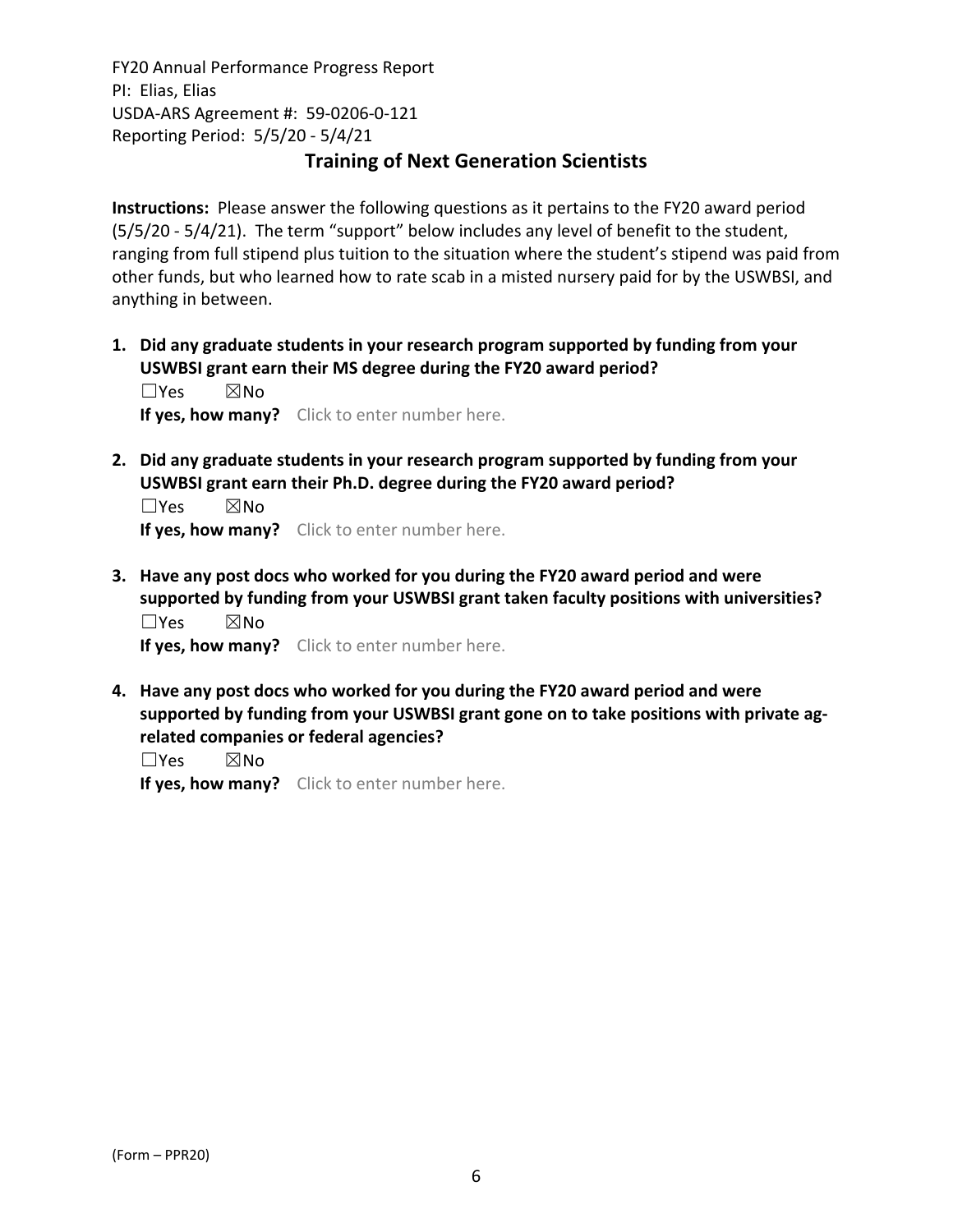FY20 Annual Performance Progress Report PI: Elias, Elias USDA‐ARS Agreement #: 59‐0206‐0‐121 Reporting Period: 5/5/20 ‐ 5/4/21 **Release of Germplasm/Cultivars**

**Instructions:** In the table below, list all germplasm and/or cultivars released with full or partial support through the USWBSI during the FY20 award period (5/5/20 - 5/4/21). All columns must be completed for each listed germplasm/cultivar. Use the key below the table for Grain Class abbreviations. 

| <b>Name of Germplasm/Cultivar</b> | <b>Grain Class</b>             | <b>FHB Resistance</b>                                                 | <b>FHB</b><br>Rating<br>$(0-9)$ | Year<br><b>Released</b> |
|-----------------------------------|--------------------------------|-----------------------------------------------------------------------|---------------------------------|-------------------------|
| <b>ND Stanley</b>                 | DUR-                           | MS - Moderately                                                       | 5                               | 2021                    |
| Click here to enter text.         | Durum<br>Select Grain<br>Class | Susceptible<br>Select what represents<br>your most resistant<br>check | Enter as<br>text 0-9<br>rating  | Select Year             |
| Click here to enter text.         | Select Grain<br>Class          | Select what represents<br>your most resistant<br>check                | Enter as<br>text 0-9<br>rating  | Select Year             |
| Click here to enter text.         | Select Grain<br>Class          | Select what represents<br>your most resistant<br>check                | Enter as<br>text 0-9<br>rating  | Select Year             |
| Click here to enter text.         | Select Grain<br>Class          | Select what represents<br>your most resistant<br>check                | Enter as<br>text 0-9<br>rating  | Select Year             |
| Click here to enter text.         | Select Grain<br>Class          | Select what represents<br>your most resistant<br>check                | Enter as<br>text 0-9<br>rating  | Select Year             |
| Click here to enter text.         | Select Grain<br>Class          | Select what represents<br>your most resistant<br>check                | Enter as<br>text 0-9<br>rating  | Select Year             |
| Click here to enter text.         | Select Grain<br>Class          | Select what represents<br>your most resistant<br>check                | Enter as<br>text 0-9<br>rating  | Select Year             |
| Click here to enter text.         | Select Grain<br>Class          | Select what represents<br>your most resistant<br>check                | Enter as<br>text 0-9<br>rating  | Select Year             |
| Click here to enter text.         | Select Grain<br>Class          | Select what represents<br>your most resistant<br>check                | Enter as<br>text 0-9<br>rating  | Select Year             |
| Click here to enter text.         | Select Grain<br>Class          | Select what represents<br>your most resistant<br>check                | Enter as<br>text 0-9<br>rating  | Select Year             |
| Click here to enter text.         | Select Grain<br>Class          | Select what represents<br>your most resistant<br>check                | Enter as<br>text 0-9<br>rating  | Select Year             |
| Click here to enter text.         | Select Grain<br>Class          | Select what represents<br>your most resistant<br>check                | Enter as<br>text 0-9<br>rating  | Select Year             |
| Click here to enter text.         | Select Grain<br>Class          | Select what represents<br>your most resistant<br>check                | Enter as<br>text 0-9<br>rating  | Select Year             |

NOTE: Leave blank if you have nothing to report or if your grant did NOT include any VDHR-related projects.

**NOTE:** List the associated release notice or publication under the appropriate sub-section in the 'Publications' section of the FPR.